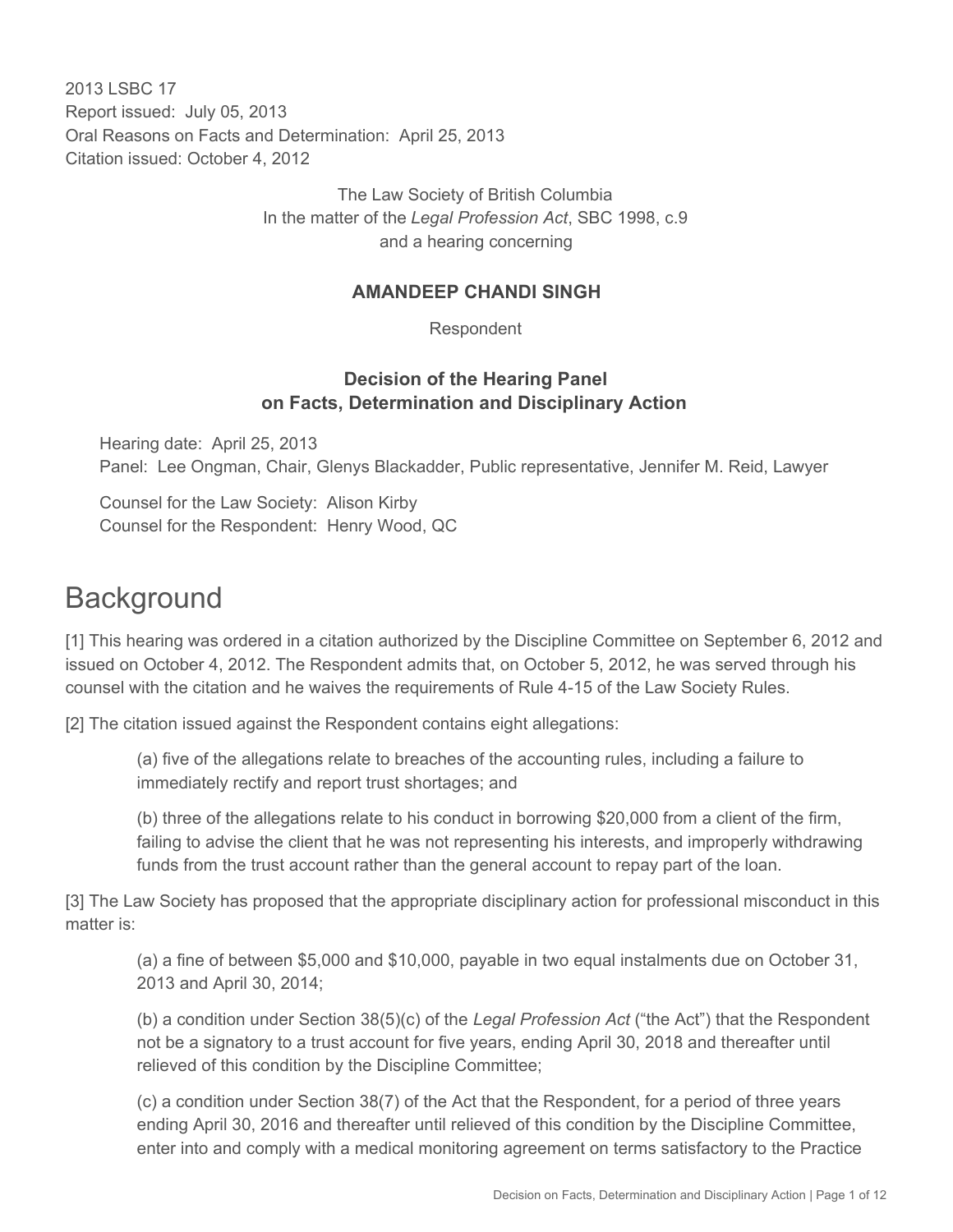Standards Committee having regard to recommendations 1 to 4 and 6 to 8 of Dr. Baker in his opinion dated April 5, 2013.

[4] The Law Society also seeks costs of \$8,000 calculated in accordance with the Tariff, payable by October 31, 2013 or by such other date as the Panel may direct.

[5] The Law Society is not seeking a suspension and submits that the proposed sanction of the appropriate disciplinary action in respect of the professional misconduct has been tempered by the Respondent's disability.

[6] At the conclusion of the hearing, the Panel gave its decision on facts and determination orally. The Panel accepted the Agreed Statement of Facts, reviewed the submissions of counsel and the Respondent's global admission to the conduct described in the eight allegations of the citation, and found that the Respondent's conduct amounted to professional misconduct. The Panel then went on to hear counsel's submissions on disciplinary action. The Panel reserved its decision on the appropriate discipline sanction and our reasons follow.

# **Facts**

[7] The Respondent was admitted to the bar in British Columbia on May 21, 1999. After his call he practised in Greater Vancouver with K & Company until April 2002, following which he practised as a sole practitioner for two months. On July 1, 2002, he started to practise in Surrey under the firm name of Singh Abrahams, with Mishal Abrahams and MJ. At all times material to this matter, the Respondent practised at Singh Abrahams (the "Firm") in Surrey, with two other lawyers.

[8] On July 5, 2010, the Respondent ceased to practise at the Firm and commenced practice with the firm Singh Thind and Associates.

[9] Law Society counsel and counsel for the Respondent filed an Agreed Statement of Facts. That Agreed Statement of Facts refers to each allegation and sets out the facts relevant to the Respondent's addiction to alcohol (the disability). The relevant facts are as follows:

## **ALLEGATION 1**

1. On May 20, 2009, Mr. Singh attended in Surrey at the Scottsdale branch of the Bank of Montreal, where the Firm operated its trust account and general account. Mr. Singh withdrew \$500 in cash from the trust account, using the Firm bank card. The signature on this transaction record is that of Mr. Singh.

2. Mr. Singh has no recollection of making this withdrawal. He believes that it could have been withdrawn from the trust account by mistake by the bank teller, which he says has happened before.

3. At the time of this transaction, the Firm's general account was not in an overdraft position.

4. Mr. Singh admits that he withdrew \$500 from trust, contrary to Rule 3-56(1) of the Law Society Rules.

## **ALLEGATION 2**

5. Mr. Singh admits that he improperly authorized the withdrawal of funds from a pooled trust account by electronic transfer by setting up an electronic transfer capacity that permitted the withdrawal of funds from trust in circumstances contrary to the requirements of Rule 3-56 (1.3) and (3.1).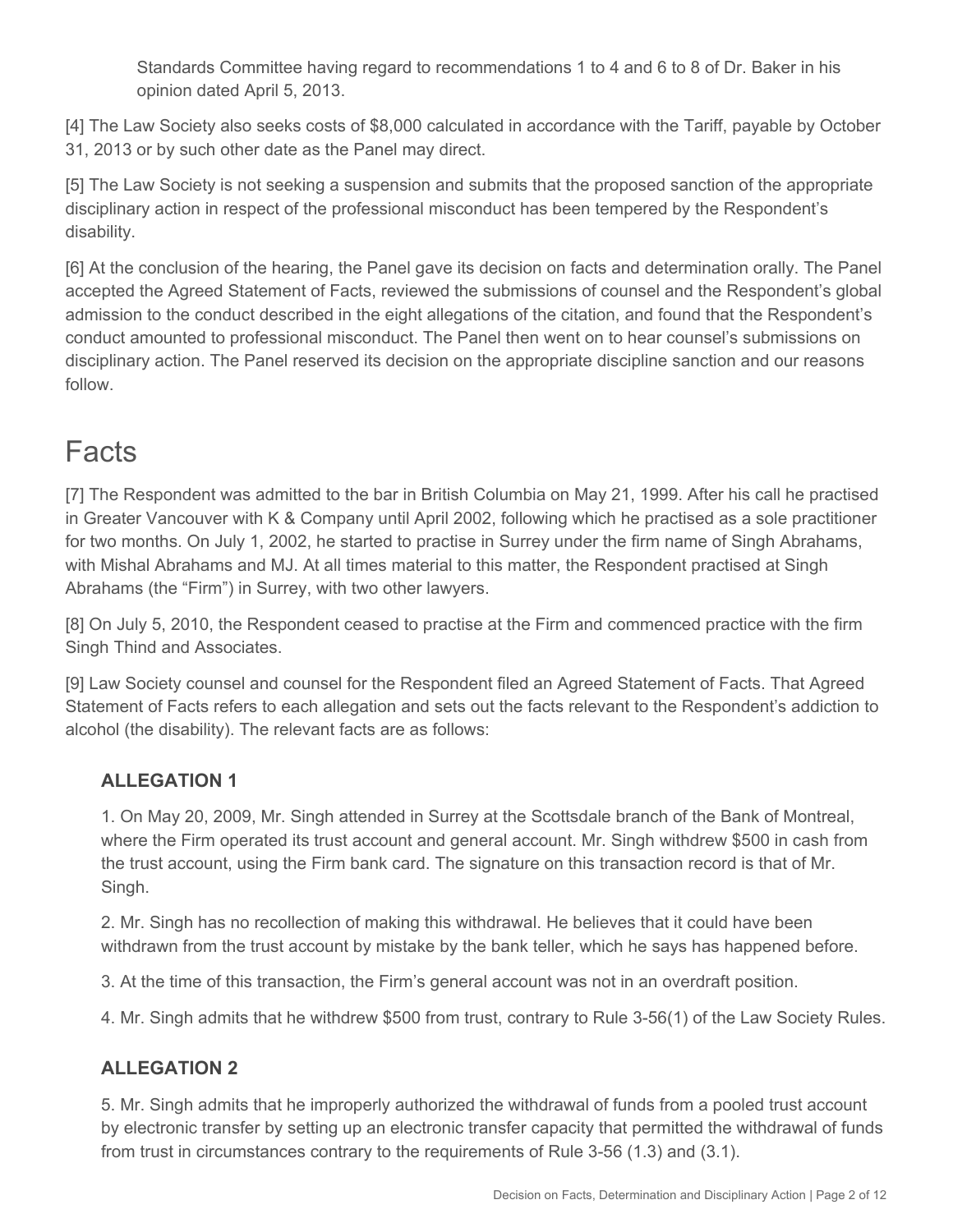## **ALLEGATION 3**

6. Mr. Singh admits to trust shortages as set out in Allegation 3.

7. Between June 2009 and June 2010, there were insufficient funds on deposit in the trust account to meet the Firm's obligations with respect to funds held in trust for its clients. The amount of the trust shortage varied from time to time. The investigation report records the month-end trust shortage as follows:

| <b>Month</b>       | <b>Amount of Shortage (\$)</b> |
|--------------------|--------------------------------|
| June 30, 2009      | 9,399.10                       |
| July 31, 2009      | 14,809.00                      |
| August 31, 2009    | 43,436.54                      |
| September 30, 2009 | 65,050.54                      |
| October 31, 2009   | 581,858.29                     |
| November 30, 2009  | 102,536.54                     |
| December 31, 2009  | 75,362.20                      |
| January 31, 2010   | 88,656.01                      |
| February, 28, 2010 | 82,201.91                      |

The investigation report concluded that the trust shortage of \$581,858.29 in October 2009 was caused by a timing difference in the recording of one single large deposit.

8. Mr. Singh did not report the online transfers and the resulting trust shortages to the Law Society until June 1, 2010, when he authorized his counsel to contact the Law Society.

9. Mr. Singh admits that, in respect of a trust shortage of an amount varying between approximately \$9,399 and \$581,858.29, which commenced in June 2009:

(a) he failed at all material times between June 2009 and June 2010 to maintain sufficient funds on deposit in the pooled trust account to meet the Firm's obligations with respect to funds held in trust for clients, contrary to Rule 3-55;

(b) when he became aware of an actual trust shortage in mid-February 2010, he failed to immediately pay enough funds into the account to eliminate the shortage and did not cause the shortage to be eliminated until July 2010, contrary to Rule 3-66(1); and

(c) he failed to make a written report to the Executive Director of the Law Society immediately and did not make a report until June 2010.

#### **ALLEGATION 4**

10. Mr. Singh admits to the following facts with respect to Allegation 4 of the citation, which deals with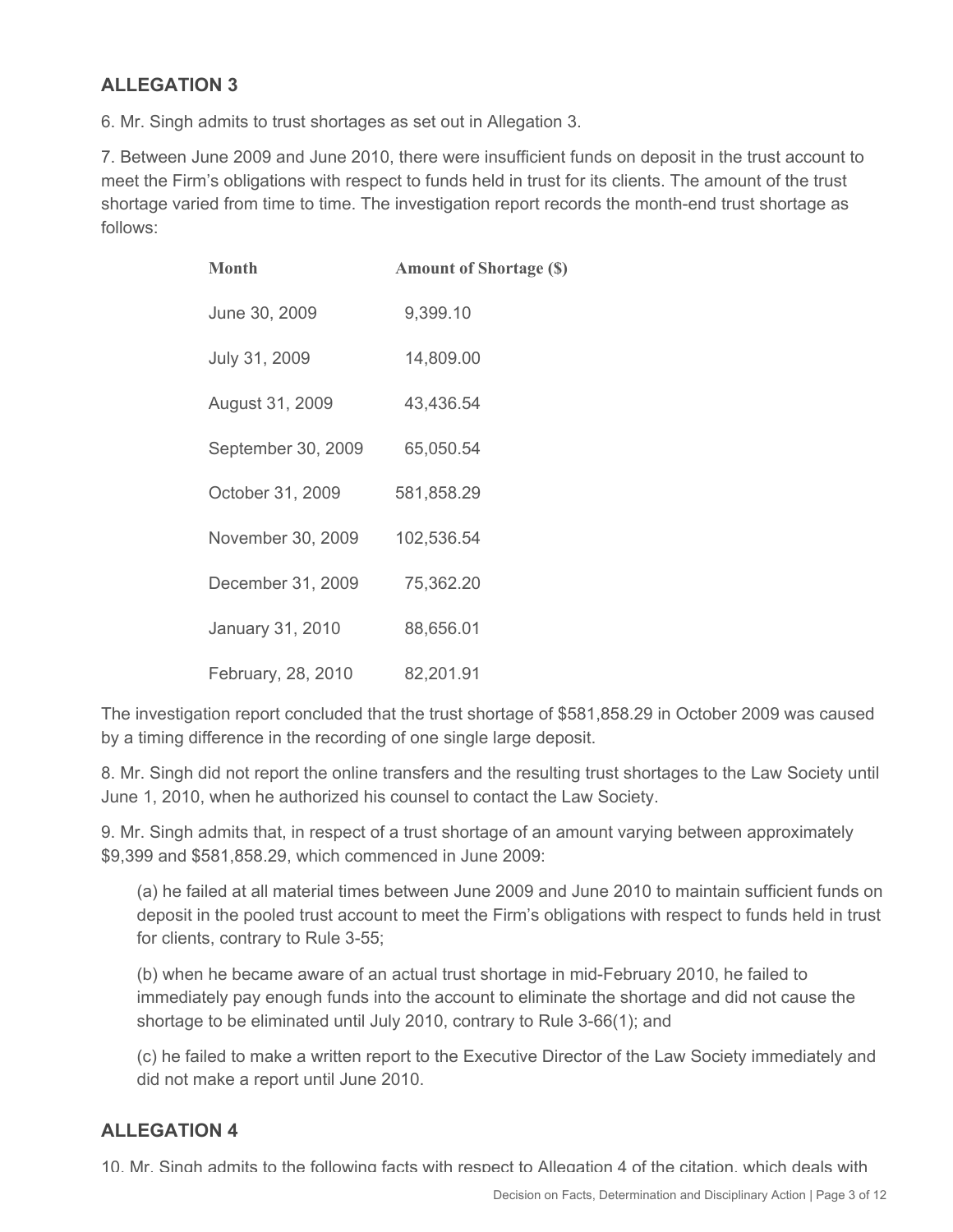10. Mr. Singh admits to the following facts with respect to Allegation 4 of the citation, which deals with the failure to deposit trust funds to the pooled trust accounts. The Agreed Statement of Facts on this allegation is as follows:

(a) On or about April 19, 2010, Mr. Singh was retained by a client to arrange for her brother's judicial interim release after he was retained [sic] by Canada Border Services Agency. Mr. Singh received a retainer of \$1,000 in cash and issued a receipt. Mr. Singh did not prepare or deliver a retainer letter due to the urgency of the circumstances.

(b) On April 19, 2010, Mr. Singh caused this cash to be deposited to the Firm's general account.

(c) Mr. Singh caused a statement of account to be prepared and delivered to the client for total fees, disbursements and taxes of \$1,000.

(d) Mr. Singh admits that the \$1,000 he received as a retainer was not deposited to a pooled trust account, contrary to Rule 3-51(1).

#### **ALLEGATION 5**

11. The Agreed Statement of Facts relating to Allegation 5 (the failure to maintain books, records and accounts) sets out the following:

(a) The 89 online transfers from the trust account to the general account that were made between June 1, 2009 and June 16, 2010 were not recorded in the Firm's books within seven days after the transaction. In many instances, the transactions were not recorded for months, although the transactions and the fact that they were not recorded were both identified by the bookkeeper in the monthly trust reconciliations provided to Mr. Singh.

(b) Mr. Singh admits that 89 trust transactions were not recorded promptly and in any event within seven days after a trust transaction, contrary to Rule 3-63(1).

(c) Mr. Singh admits that monthly trust reconciliations were not prepared within 30 days of the effective date of the reconciliation, contrary to Rule 3-65, for the months of March 2010, April 2010 and May 2010, contrary to Rule 3-65.

#### **ALLEGATIONS 6, 7 AND 8**

12. In the summer of 2009, KB retained Mr. Singh to represent him in respect of the suspension of his driver's licence (the "Matter"). In due course, KB was represented by Mr. Singh's partner. KB and his wife had previously retained Mr. Singh in connection with immigration matters. Mr. Singh also has been a customer of KB's business.

13. At all material times, the Matter was ongoing and had not been resolved.

14. In or about October or November 2009, Mr. Singh became aware that the Bank would no longer permit the Firm's line of credit to exceed its maximum of \$150,000 and it would "bounce" cheques written on the general account if there were insufficient funds. In mid-December 2009, Mr. Singh was aware from statements to him by his partner that the Firm would be "short" money in the general account.

15. In or about mid-December 2009, Mr. Singh spoke with KB and told KB that he and his partner needed to borrow \$20,000 on a short-term basis and he was looking for a private lending arrangement. KB agreed to lend \$20,000 to them (the "Loan").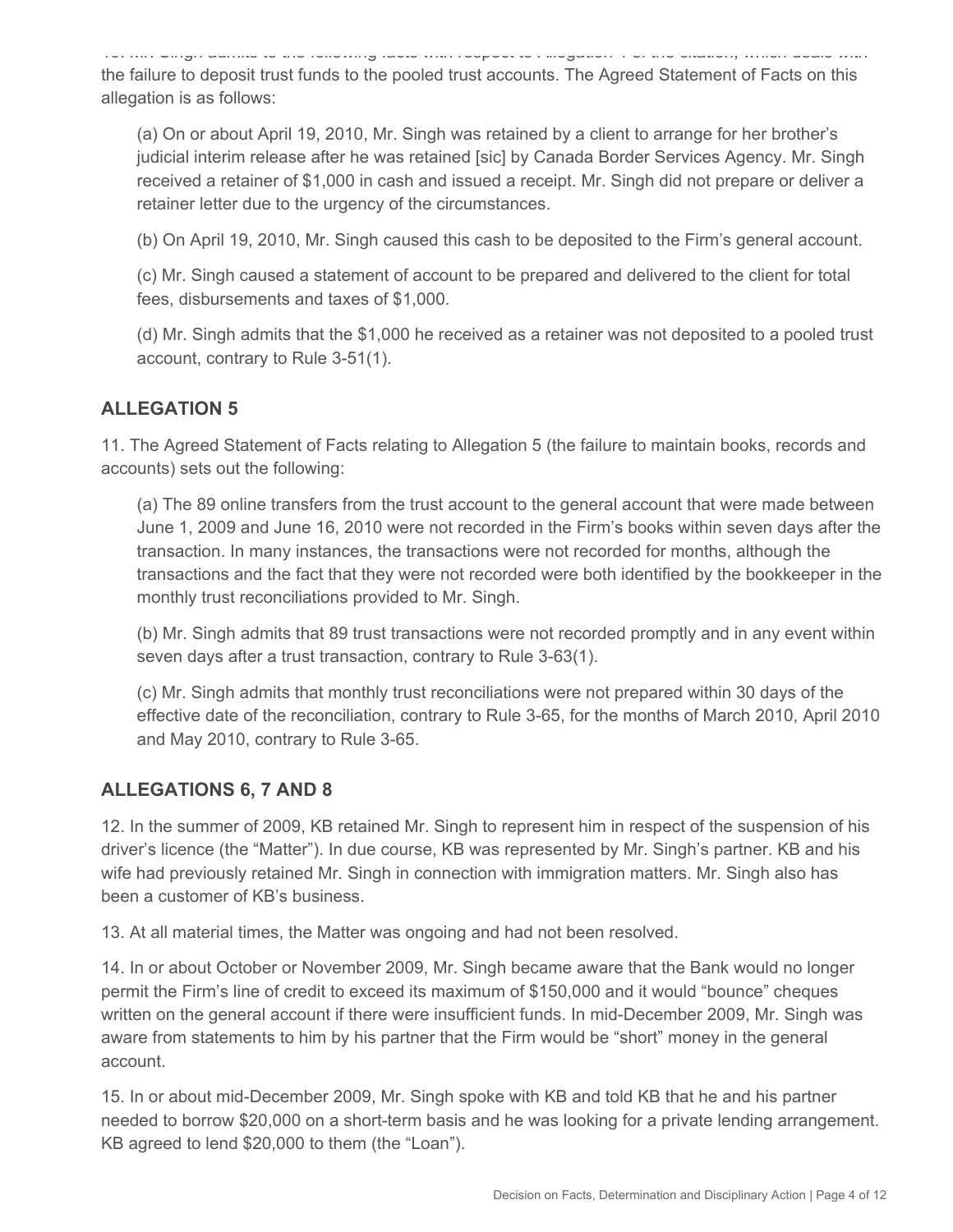16. Mr. Singh prepared a promissory note in respect of the Loan. The promissory note was for the principal amount of \$20,000 payable on February 28, 2010 and was signed by Mr. Singh and his partner.

17. On December 29, 2009, as Mr. Singh was with family in California, his partner asked an associate to go to the home of KB and pick up the cheque for the Loan, which he did. Mr. Singh was not aware at that time that KB provided the Loan funds by a cheque written to his joint account with his wife, AB.

18. Mr. Singh did not advise KB or AB that he was not protecting their interests in December 2009 when they entered into the Loan, nor at any time thereafter. Further, he did not recommend at any time that they obtain independent legal advice.

19. The Loan was deposited to the Firm's general account and used to pay general operating expenses.

20. When the Loan was repayable at the end of February 2010, Mr. Singh, his partner and the Firm had insufficient funds to repay it. Mr. Singh spoke with KB and told him that they needed the Loan funds for another two months and proposed that he pay the accrued interest only and the Loan be extended. KB agreed to an extension of one month to March 28, 2010.

21. Mr. Singh prepared and signed another promissory note in respect of the Loan, payable on March 28, 2010 at an interest rate of 10 per cent per annum. The promissory note is dated March 2, 2010. At this time, Mr. Singh also paid interest of \$600 to KB.

22. On or about March 24, 2010, AB by email asked Mr. Singh to repay the Loan in full on March 28, 2010. AB called the Firm many times to speak with Mr. Singh or his partner about repayment of the Loan, but she was unable to speak with either of them and her phone calls were not returned. She also sent a number of emails, including emails between March 25, 2010 and April 10, 2010, to which Mr. Singh replied on April 1, 2010 and April 8, 2010.

23. When the Loan was repayable on March 28, 2010, Mr. Singh, his partner and the Firm had insufficient funds to repay it.

24. On April 13, 2010, Mr. Singh provided to AB three cheques payable from the Firm's general account as follows:

(a) #3485, dated April 13, 2010, in the amount of \$300 for interest accrued on the Loan in March 2010;

(b) #3486, dated April 23, 2010, in the amount of \$5,000 as partial repayment of the principal amount of the Loan; and

(c) #3487, dated May 21, 2010, in the amount of \$5,000 as partial repayment of the principal amount of the Loan.

25. On April 23, 2010, AB negotiated cheque #3486 in the amount of \$5,000; it was returned due to insufficient funds.

26. On April 26, 2010, his partner deposited \$35,000 to the Firm's general account, then transferred the funds to the trust account as part of his repayment of trust funds that Mr. Singh had wrongfully withdrawn from the trust account. Mr. Singh understood from discussions with his partner that \$5,000 of these funds were to be used to partially repay the Loan by replacing cheque #3486.

27. On April 30, 2010, Mr. Singh withdrew \$5,000 from the trust account by purchase of a bank draft.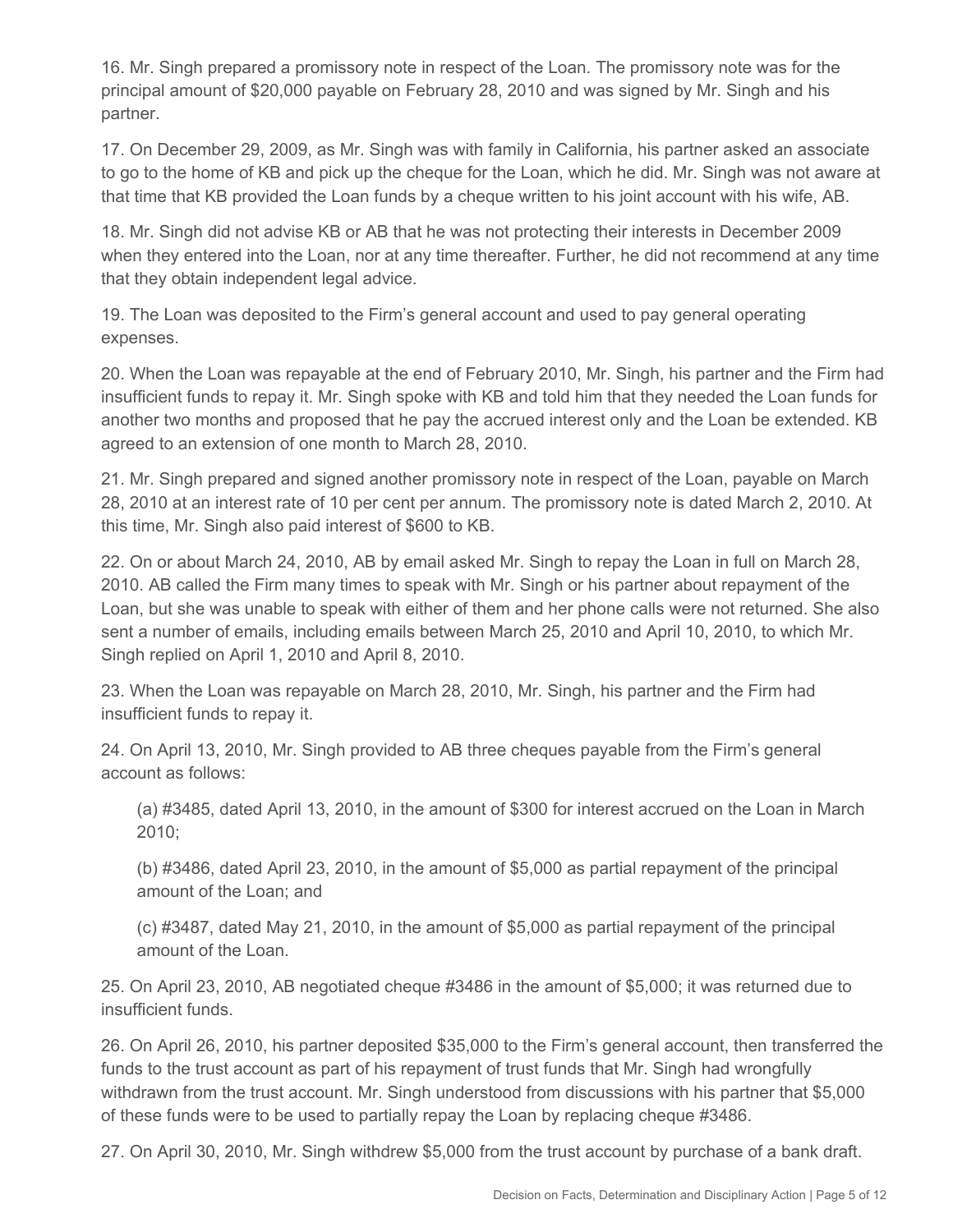Mr. Singh delivered the bank draft to AB.

28. The \$15,000 balance of the Loan was repaid by Mr. Singh's partner in May 2010.

29. Mr. Singh admits allegation 6 that he borrowed the principal amount of \$20,000 from KB and his wife when KB was a client of the Firm, which transaction was not of a routine nature to, nor in the ordinary course of, the client's business, contrary to Chapter 7, Rule 4 of the *Professional Conduct Handbook*.

30. Mr. Singh admits allegation 7 that when he entered into the Loan with KB and his wife, he failed to advise them that he was not protecting their interests.

31. Mr. Singh admits that he withdrew \$5,000 from trust on April 30, 2010, contrary to Rule 3-56(1).

#### **GLOBAL ADMISSION OF PROFESSIONAL MISCONDUCT**

[10] The Respondent admits in the Agreed Statement of Facts and in his oral evidence at the hearing of this matter that his conduct as set out in the Agreed Statement of Facts constitutes professional misconduct.

## Decision

[11] Since the decision in *Law Society of BC v. Martin*, 2005 LSBC 16, it has become well-established law that the test for professional misconduct is whether the facts as made out disclose a marked departure from that conduct that the Law Society expects of its members.

[12] While a finding of professional misconduct requires a degree of fault or culpability, that may be the result of negligence as well as intentional. The panel in *Martin* concluded at paragraph [154]:

The real question to be determined is essentially whether the Respondent's behaviour displays culpability which is grounded in a fundamental degree of fault, that is whether it displays gross culpable neglect of his duties as a lawyer.

[13] The Panel agrees with this Respondent that his admitted misconduct constitutes professional misconduct because it clearly discloses a marked departure from the standard expected of members of the legal profession.

[14] The behaviour exhibited by the Respondent during the relevant period of time described in the citation occurred when the Respondent was unable to control his addiction to severe extended bouts of alcohol consumption. The Respondent's irresponsible attention to matters of financial accountability showed a complete disregard for the rules and standards expected from members of the Law Society. Financial responsibility is the cornerstone at the heart of the integrity of a lawyer without which the legal profession suffers immeasurable harm.

[15] Counsel's submissions, the admission of the Respondent and the clear reading of Part 3 of Division 7 of the Rules, lead the Panel to the logical conclusion that the Respondent's admitted behaviour during the relevant time amounts to professional misconduct.

## **APPROPRIATENESS OF THE SANCTION**

[16] Following the decision on the merits, the Panel heard submissions from counsel for the Law Society and counsel for the Respondent as they submitted a joint recommendation as to the appropriate disciplinary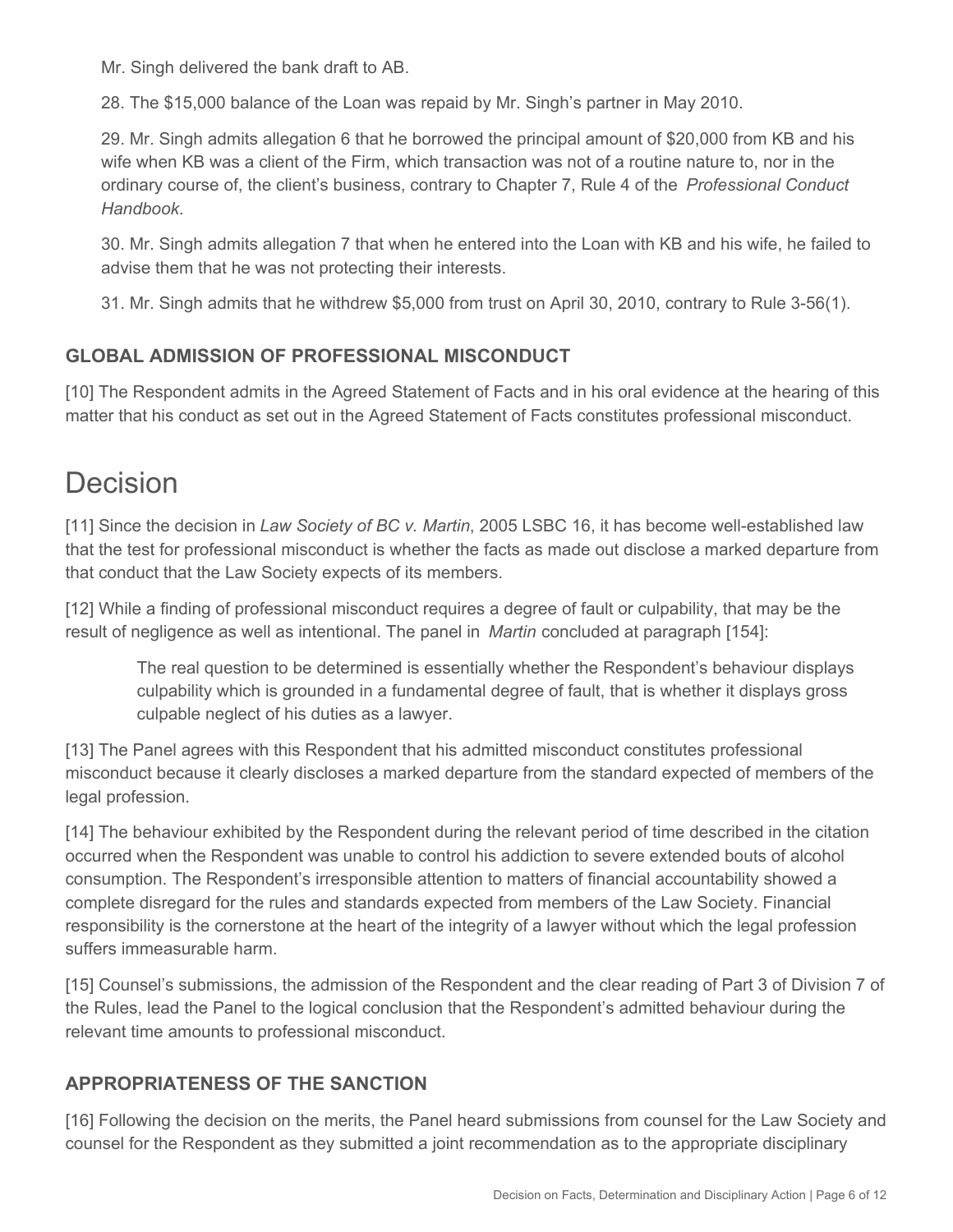action. The submission included a range as to the fine. The exact figure, they jointly agreed, was to be determined by this Panel.

[17] Serious professional misconduct involving breach of trust accounting rules, shortage of trust funds, and borrowing funds from a client would normally include a significant period of suspension from the practice of law. Both counsel concurred with that statement.

[18] Counsel for the Law Society and Respondent's counsel included details of the Respondent's disability in the Agreed Statement of Facts and raised the duty of accommodation for a disability under the Human Rights Code: *Fossom v. Society of Notaries Public of British Columbia*, 2011 BCHRT 310 and *Gichuru v. Law Society of British Columbia* (No. 4), 2009 BCHRT360.

[19] The Respondent has a disability as established in the Agreed Statement of Facts. The relevant facts are again described in paragraphs 20-23 following.

[20] The Respondent has a history of alcohol dependency and is an alcoholic. In or about 2008, the Respondent's marriage broke down, following which his alcohol consumption increased and became more frequent. In the period between 2008 and August 2010, the Respondent tried to stop drinking on a number of occasions and was sober for a period of approximately nine months beginning in March 2009 and ending in December 2009.

[21] In the period between January 2008 and August 2010, the Respondent's health was significantly affected by his consumption of alcohol. He was hospitalized on many occasions for health problems related to his consumption of alcohol:

(a) On February 13, 2008, he was admitted to hospital for hematemesis, an upper GI endoscopy was performed and some varices were banded, and he was discharged February 16, 2008.

(b) On March 27, 2008, he was admitted to hospital for hematemesis, an upper GI endoscopy was performed and some varices were banded and he was discharged March 29, 2008.

(c) On April 7, 2008, he was admitted to hospital emergency department for a concern regarding hematemesis and discharged the same day.

(d) On April 11, 2008, he was admitted to hospital for upper GI bleeding, an upper GI endoscopy was performed and three varices were banded, and he was discharged on April 15, 2008.

(e) On May 3, 2008, he was admitted to hospital for upper GI bleeding, given treatment and discharged May 4, 2008.

(f) On October 30, 2008, he was admitted to hospital for hematemesis and relapse of alcoholism, an upper GI endoscopy was performed and some varices were banded and he was discharged on October 31, 2008.

(g) On December 1, 2008, he was admitted to hospital emergency for a concern regarding hematemesis and discharged that day.

(h) On December 13, 2008, he was admitted to hospital for hematemesis, given treatment, and discharged on December 15, 2008.

(i) On March 17, 2009, he was admitted to hospital and diagnosed with minor GI bleeding, given treatment and discharged the next day.

(j) On January 17, 2010, he was admitted to hospital emergency department for a concern regarding GI bleeding and discharged the same day against medical advice.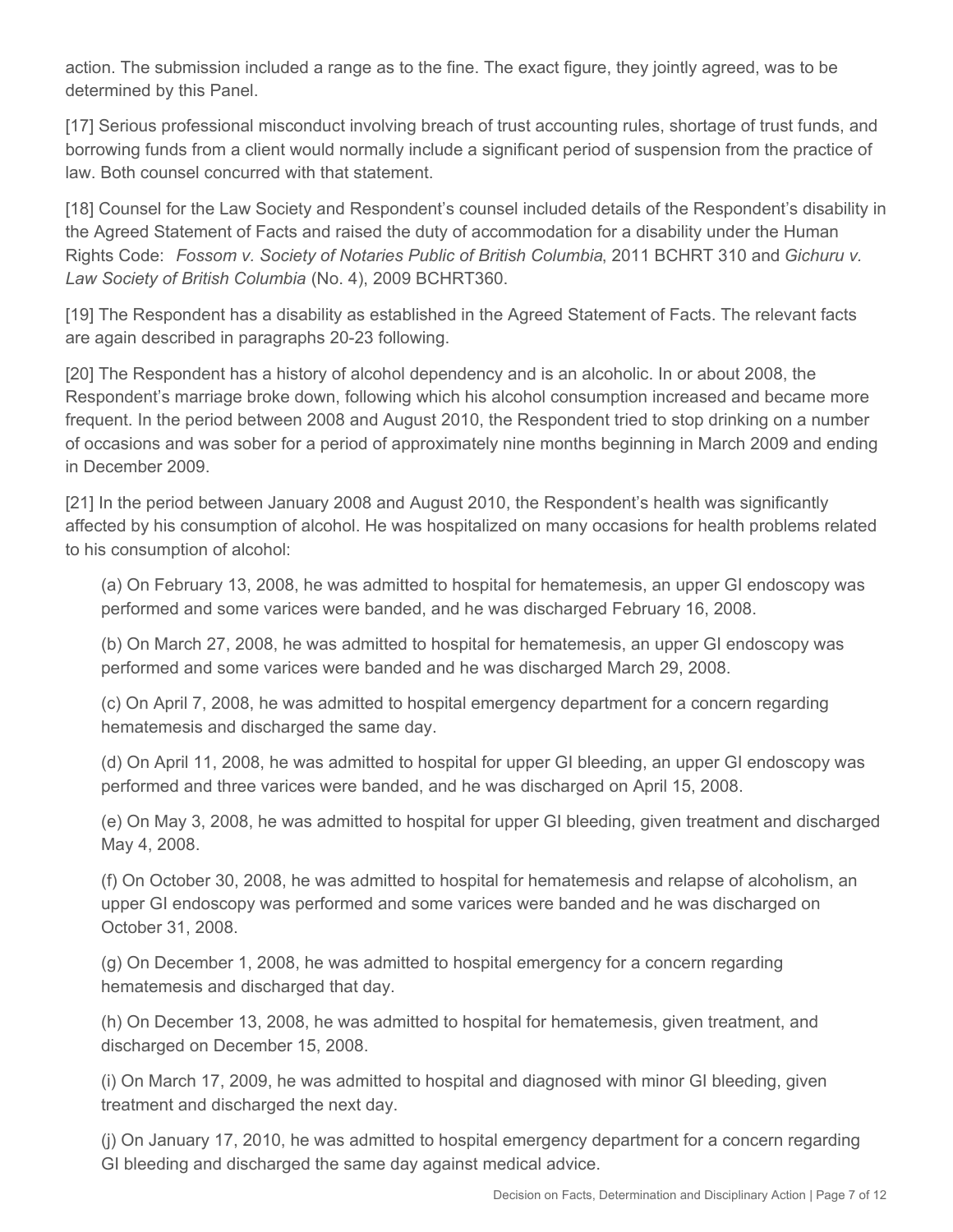(k) On May 21, 2010, he was admitted to hospital emergency department related to alcohol intoxication and discharged the same day against medical advice.

(l) On June 23, 2010, he was admitted to hospital for a concern regarding GI bleeding and was discharged the next day against medical advice.

(m) On July 19, 2010, he was admitted to hospital emergency department for alcohol intoxication with physical threats of violence to himself and family, received treatment and was discharged the next day.

[22] During this period, the Respondent also attended residential treatment programs at a BC recovery centre on several occasions:

(a) a 42-day program from May 8 to June 20, 2008;

- (b) a 10-day program from January 16 to 26, 2009;
- (c) a 28-day program from March 20 to April 17, 2009; and
- (d) a 60-day extended program from April 17 to June 17, 2009.

During the program from March 20, 2009 to April 17, 2009, the Respondent was not permitted to leave the centre. During the extended program that started on April 17, 2009, the Respondent resided at the centre but was permitted to organize his own day, with an expectation to attend morning sessions.

[23] Since approximately August 2010, the Respondent has been in stable recovery from alcohol dependence. Dr. Hedges, a medical doctor who examined Mr. Singh, opines that, assuming the Respondent's self-report of extremely heavy and almost daily alcohol consumption from January through July 2010 is accurate, "his mental, emotional and cognitive function would have been profoundly impaired throughout that time."

[24] On August 26, 2010, the Respondent gave an undertaking to the Law Society in which he undertook to immediately cease acting as a signatory to any account that holds trust funds, as defined in Rule 1 of the Law Society Rules, and to immediately deliver any trust funds that he receives to his current law partner.

[25] Through the Practice Standards Department of the Law Society and as a result of recommendations made by the Practice Standards Committee on January 26, 2012, the Respondent has taken the following steps:

(a) On February 14, 2012, the Respondent gave an undertaking to report the consumption of any alcohol or mood or mind-altering drugs to the Practice Standards Department within 72 hours and to abide by any written direction from it with respect to his law practice.

(b) The Respondent provided irrevocable letters of direction authorizing his AA sponsor and his law partner to report to the Practice Standards Department any behaviour by him that gives rise to a concern that he had consumed alcohol or could relapse.

[26] We accept the fact that the Respondent is an alcoholic and as such suffers from a disability. The Panel expresses its appreciation for the time and effort that counsel and the Respondent devoted to considering the issues and facts in order to reach an Agreed Statement of Facts.

#### **ANALYSIS**

[27] The purpose of a disciplinary process is to fulfill the Law Society mandate set out in Section 3 of the Act to protect the public in the administration of justice by and we emphasize subparagraphs (b), (c), and (d) set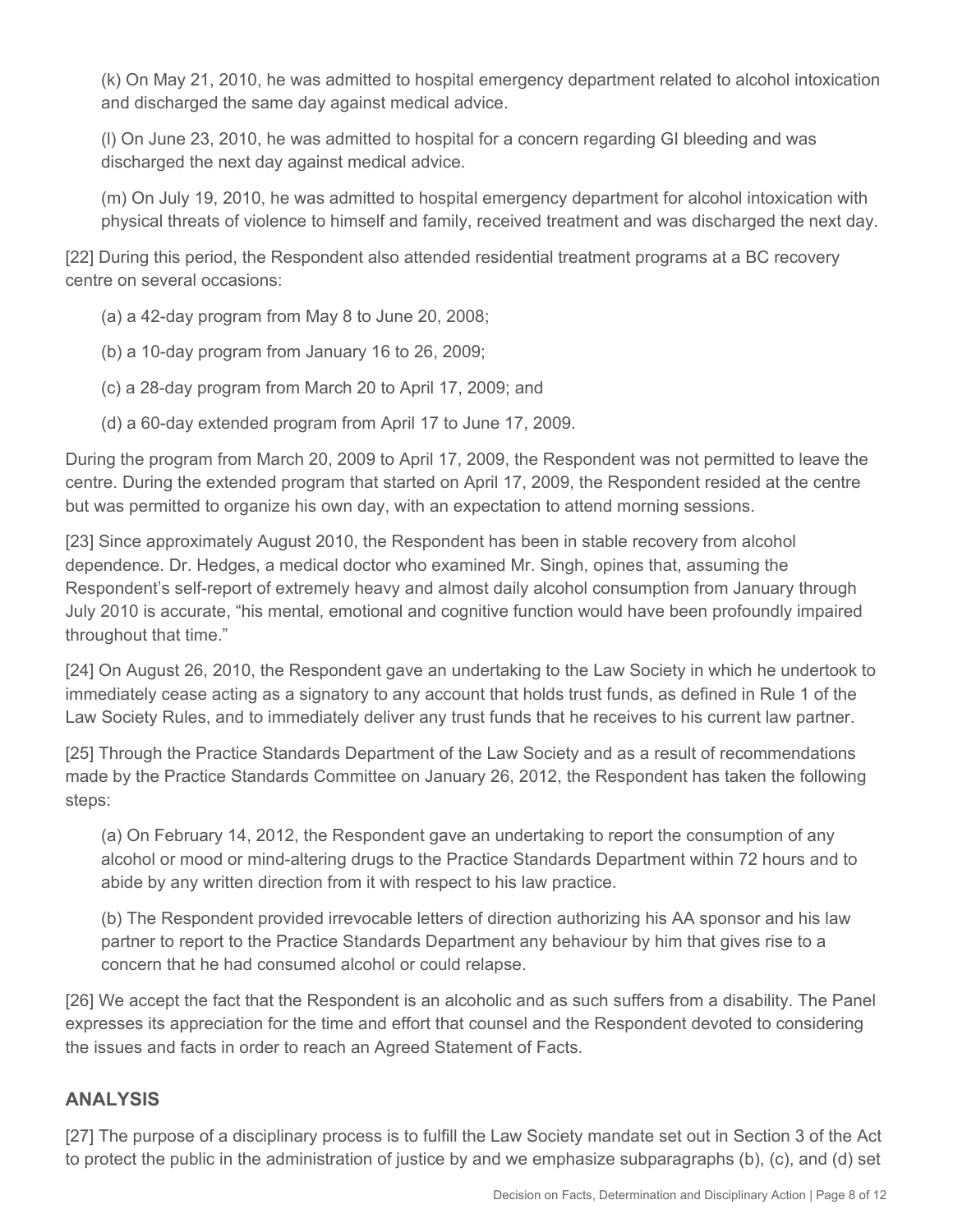out as specifically important to this case, namely:

3 It is the object and duty of the society to uphold and protect the public interest in the administration of justice by …

(b) ensuring the independence, integrity, honour and competence of lawyers,

(c) establishing standards and programs for the education, professional responsibility and competence of lawyers and of applicants for call and admission,

(d) regulating the practice of law, …

[28] Law Society counsel submits that the Panel must order sanctions against the Respondent, but those sanctions need be tempered by the duty to take into consideration the effect of the disability influencing the misconduct. Furthermore, counsel argues, given the severe nature of the professional misconduct by the Respondent in this case, a period of suspension would be warranted, were it not for the Respondent's disability.

[29] Counsel referred us to the leading decision in determining the appropriate penalty for a breach of the Rules; *Law Society of BC v. Ogilvie*, [1999] LSBC 17. The factors for this Panel to consider on disciplinary action are set out in the *Ogilvie* case. These include:

(a) the nature and gravity of the conduct proven;

(b) the age and experience of the respondent;

(c) the previous character of the respondent, including details of prior discipline;

- (d) the impact upon the victim;
- (e) the advantage gained, or to be gained, by the respondent;

(f) the number of times the offending conduct occurred;

(g) whether the respondent has acknowledged the misconduct and taken steps to disclose and redress the wrong and the presence or absence of other mitigating circumstances;

(h) the possibility of remediating or rehabilitating the respondent;

(i) the impact on the respondent of criminal or other sanctions or penalties;

(j) the impact of the proposed penalty on the respondent;

(k) the need for specific and general deterrence;

(l) the need to ensure the public's confidence in the integrity of the profession; and

(m) the range of penalties imposed in similar cases.

## **The Nature and Gravity of the Conduct Proven**

[30] Law Society counsel submitted that strict compliance with Part 3 Division 7 of the accounting Rules is fundamental to the maintenance of the legal profession's reputation for trustworthiness and integrity. This is succinctly stated in many of the authorities counsel have jointly provided to us. Compliance with trust accounting obligations goes to the heart of maintaining confidence in the integrity of the legal profession. Rigid adherence to the Rules must be enforced to ensure the highest standard of accountability. In other words, non-compliance with these most basic financial rules of accountability is deserving of a severe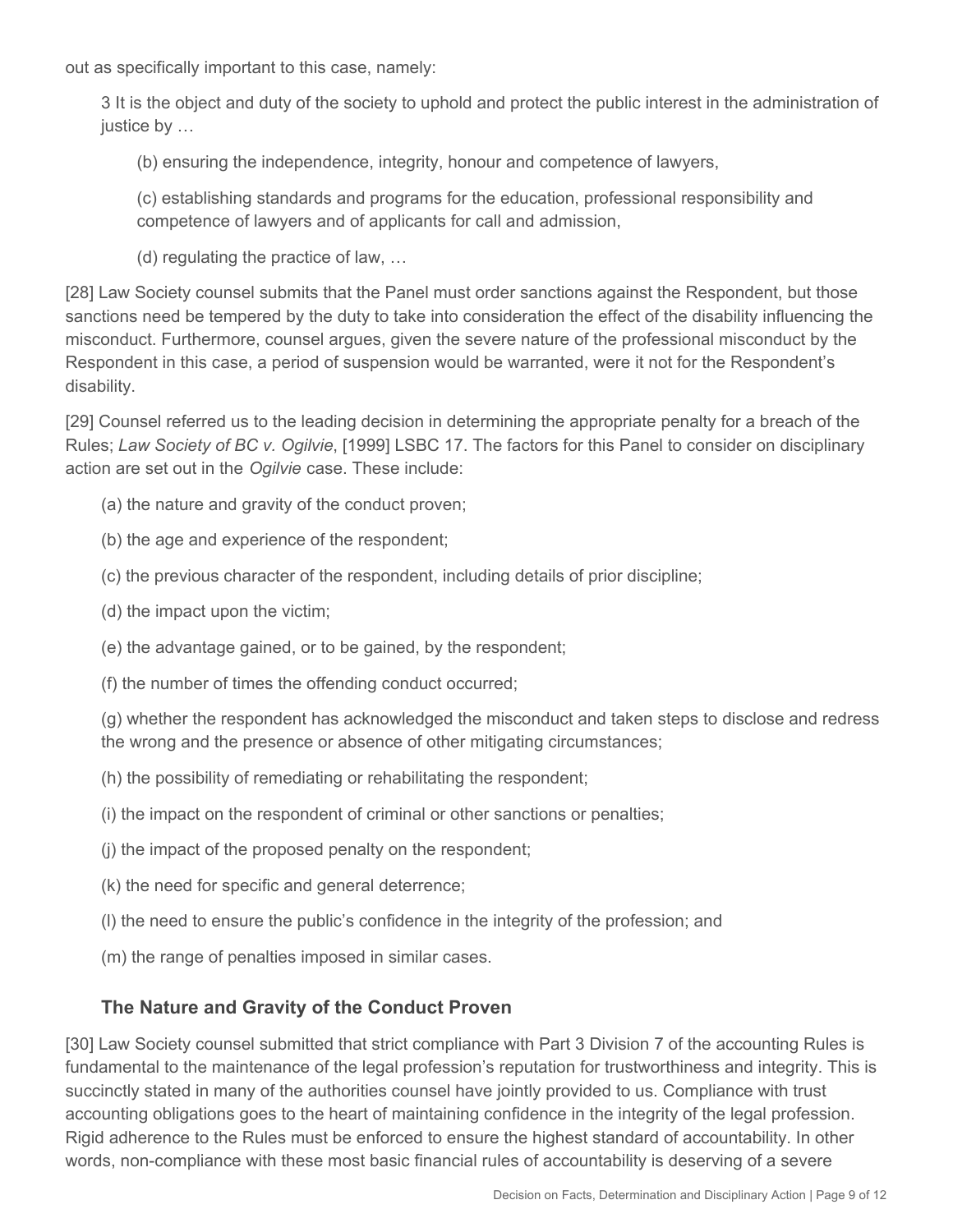penalty.

## **Age and Experience of the Respondent and Prior Discipline**

[31] The facts establish that the Respondent is an experienced practitioner with an impressive education. The Professional Conduct Record shows two previous conduct reviews and a referral to the Practice Standards Committee.

#### **Impact upon the Victim**

[32] There was no evidence of lasting financial harm to any victims. The harm is, as always in such cases, upon the legal profession and the public through diminished public confidence in the profession.

#### **The Advantage Gained, or to be Gained by the Respondent**

[33] The Respondent gained an immediate advantage in borrowing funds from his client. The delay in repayment of the funds borrowed caused inconvenience to the client and family, but ultimately no financial loss.

#### **Number of Times the Offending Conduct Occurred**

[34] The facts show that the conduct occurred frequently over many months and this was not an isolated incident, which weighs against the minimum range for a fine.

## **Whether the Respondent has Acknowledged the Misconduct and Taken Steps to Disclose and Redress the Wrong and the Presence or Absence of Other Mitigating Circumstances**

[35] The Respondent acknowledges his misconduct, his breach of the Rules and has expressed remorse. He blames much of the misconduct on his addiction to alcohol at the relevant times. He has abstained from alcohol use since August 10, 2010 and implemented new office procedures to ensure compliance with trust accounting rules in future.

#### **Possibility of Remediating or Rehabilitating the Respondent**

[36] The evidence shows that the Respondent began a treatment plan in August 2010 and has abstained from alcohol, reports to the Practice Standards Committee on a regular basis and attends frequent AA meetings as a member and as a speaker. There is a strong likelihood of rehabilitation. The Respondent's counsel submitted that the acknowledgement of the misconduct, steps to disclose and redress the wrong, and the ongoing remediation and rehabilitation program undertaken by the Respondent should be considered favourably in accepting the recommendations for the sanctions to be imposed.

## **Impact on the Respondent of Criminal or Other Sanctions or Penalties and Impact of the Proposed Penalty on the Respondent**

[37] The sanctions in the range recommended are manageable by the Respondent, although his counsel submits that the Respondent's firm still has yet to fully recover from the financial setback suffered during the relevant time of the misconduct.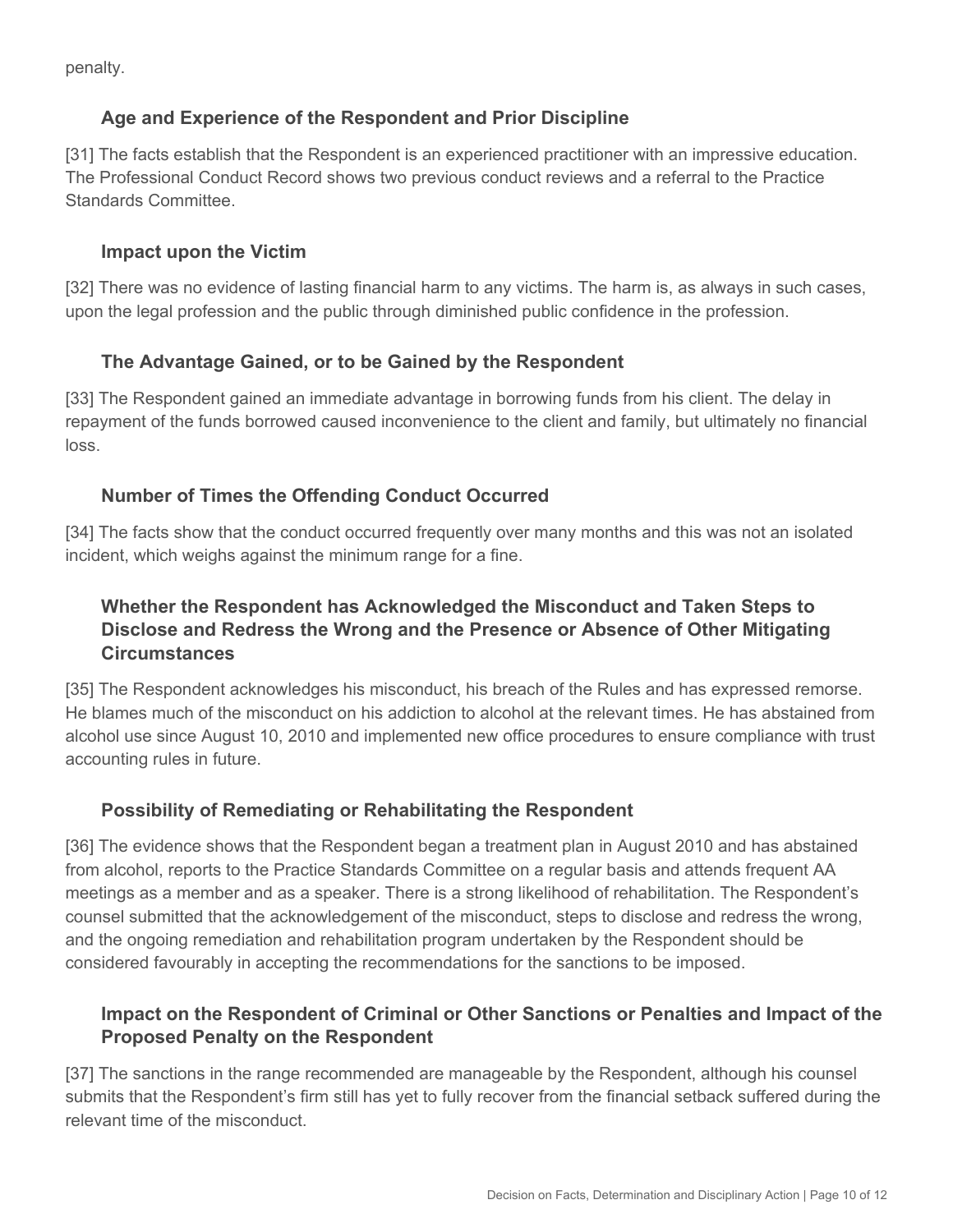#### **Need for Specific and General Deterrence**

[38] The protection of the public and the maintenance of the public's confidence in the regulation of the profession require firm sanctions. This case involves many breaches of multiple Rules. A clear message must be sent that, regardless of the personal or financial circumstances of a lawyer, the paramount duty of the Law Society is to protect the public.

[39] *Law Society of BC v. Batchelor*, 2012 LSBC 09, succinctly states at para. [49] the principle of progressive discipline as follows:

The principle of progressive discipline stipulates that a lawyer who has had prior discipline, whether for the same or different conduct and whether that conduct has been joined in one proceeding or dealt with by way of successive proceedings, will be subject to a more significant disciplinary sanction than someone who has had no prior discipline.

[40] The Respondent's professional conduct record consists of two conduct reviews and a referral to Practice Standards. Regular and predictable sanction that can be easily understood by the public provides a level of comfort with the standard of regulation in the profession. Progressive discipline sends a message to the public that financial irresponsibility will not go unpunished.

[41] Counsel for the Law Society cited a number of cases dealing with breaches of various accounting rules and prepared a table setting out the facts and the punishment imposed for comparison purposes. We find that the recommended sanction is within the parameters of the cases cited to us in that summary.

[42] The factors described herein taken from the *Ogilvie* decision need to be considered together with the principle of progressive discipline and the duty to accommodate a disability before finalizing an appropriate disciplinary action.

# Decision

[43] The Panel finds that the sanction jointly recommended by the parties is within the appropriate parameters and reasonable and fair in the Respondent's circumstances. We accept the joint submissions as to disciplinary action and order that the Respondent pay a fine in the amount of \$10,000. We find that the highest sanction in the range suggested is appropriate because this is a case deserving of a suspension had there not been a willingness to accommodate the Respondent's circumstances. In addition, this is not the Respondent's first disciplinary issue.

## **ORDER**

[44] The Panel orders that the Respondent:

(a) pay a fine of \$10,000, payable in three equal instalments, payable on April 30, 2014, October 31, 2014, and April 30, 2015;

(b) is subject to a condition under section 38(5)(c) of the Act that the Respondent not be a signatory to a trust account for five years ending April 30, 2018 and thereafter until relieved of this condition by the Discipline Committee;

(c) is subject to a condition under section 38(7) of the Act that the Respondent, for a period of three years ending April 30, 2016 and thereafter until relieved of this condition by the Discipline Committee, enter into and comply with a medical monitoring agreement on terms satisfactory to the Practice